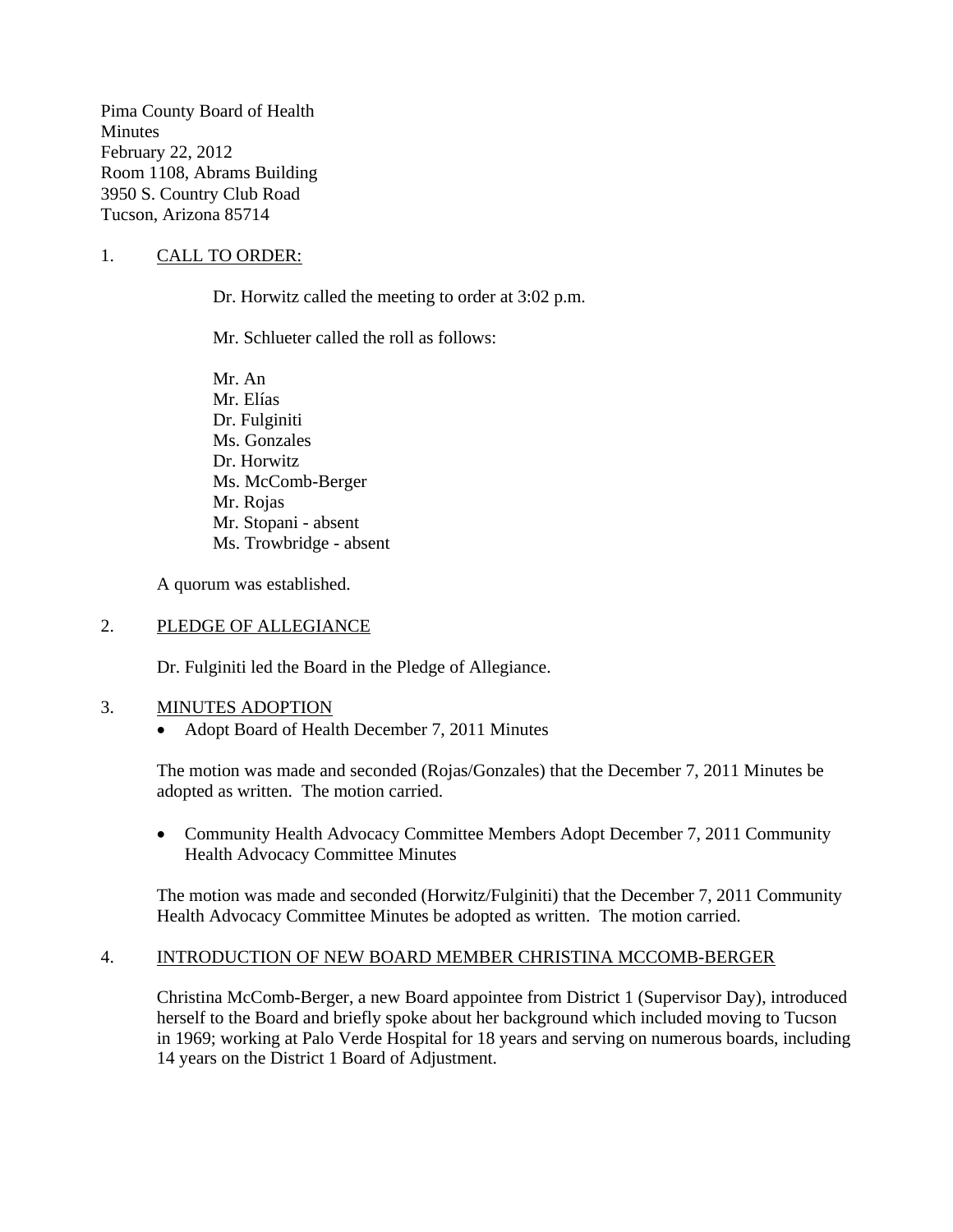### 5. DISTRIBUTION OF 2012 BOARD OF HEALTH INFORMATION

Health Department Director Sherry Daniels provided each Board member with a binder containing reference materials germane to the Board. The content included the Board's By-Laws; contact information; the Health Department's Mission Statement, organizational chart and current adopted budget; applicable Arizona Revised Statutes; and an Arizona Health Futures article related to strategic health initiatives. There was a request to add Supervisory Districts to the contact information page of the Board of Health Information book and a new contact list will be provided with the Districts added.

# 6. PROPOSED ORDINANCE FOR FEE WAIVER / REDUCTION FOR TEMPORARY FOOD **PERMITS**

Deputy County Administrator for Medical and Health Services Jan Lesher explained that the community has a number of public charitable events that restaurants participate in; and in the interest of public health, County Code requires each restaurant be inspected and receive a permit to participate. Typically the non-profit event organizer pays for the permits because the restaurant is donating the food. Many non-profit organizations go to the Board of Supervisors to have the fees reduced or waived; while others may be unaware that is an option. The proposed ordinance (attached) would amend Title 8 to allow the "health officer" to reduce or waive the fees. The Health Department's intent is to reduce the fees for these charitable events by 50 percent, utilizing the proposed eligibility criteria in Ms. Daniels' August 12, 2011 memo. Ms. Lesher expressed that the objective of this proposal is to provide a balance which would allow non-profit organizations to operate and raise money and at the same time provide for some cost recovery for the County. Discussion highlighted various points including that the 50 percent reduction creates approximately \$8,000 in unrealized revenue. There was a concern about consistency in granting the fee reductions; discussion on the various types of non-profit events; and comments on the valuable contributions to our community made by charitable organizations which hold these events.

The motion was made and seconded (Rojas/Gonzales) that the Board endorse the fee reduction ordinance as written for presentation to the Board of Supervisors. The motion carried (4/1), with Mr. Elías and Dr. Horwitz abstaining from the vote.

# 7. DISCUSSION ON HEALTH DEPARTMENT FY 2010/2011 ANNUAL REPORT

Ms. Daniels utilized the attached PowerPoint presentation to highlight some of the Department's Fiscal Year 2010/2011 accomplishments through a thematic approach. Looking forward, the Department is formalizing its Community Health Assessment and working on the Community Health Improvement Plan. Additionally the Department has started its Environmental Scan to look at how the Department sees itself, including strengths and weaknesses, and to help in planning for the future in order to carefully allocate resources and seek out applicable grants.

Discussion turned toward what needs are not being met, either in general or by census tract or zip code. Ms. Daniels pointed out that data is collected in numerous stand-alone systems and is not easily combined or converted from, for instance, zip code to census tract. Woman, Infant and Children Nutrition Program (WIC) numbers and birth rates are down across the state. Family Planning numbers are also down. Two years ago immunization numbers were down; however, they increased last year. State and Federal TB and HIV/STD grant funding has been considerably reduced, resulting in shifting staff and lay-offs.